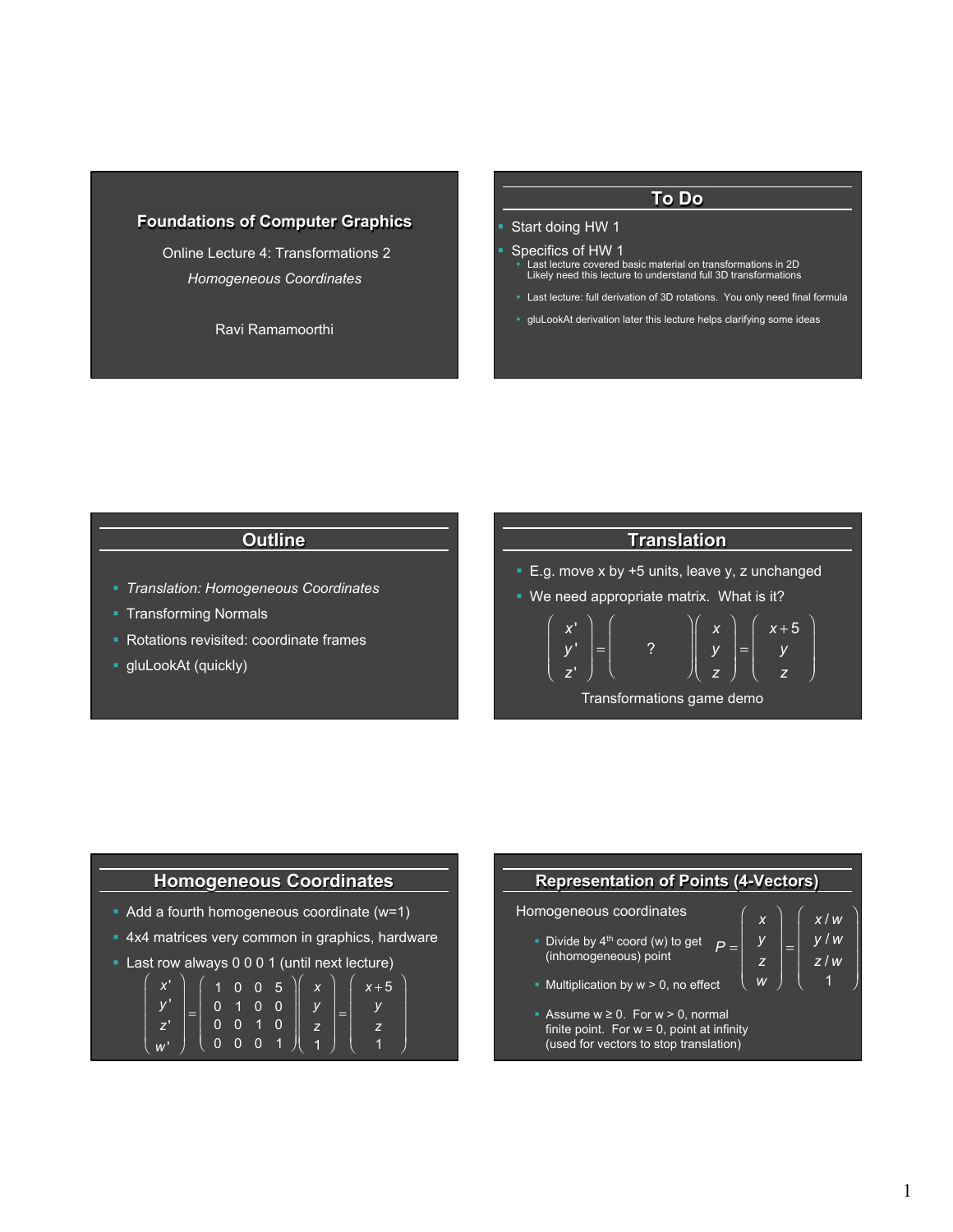#### **Advantages of Homogeneous Coords**

- **Unified framework for translation, viewing, rot...**
- Can concatenate any set of transforms to 4x4 matrix
- No division (as for perspective viewing) till end
- § Simpler formulas, no special cases
- § Standard in graphics software, hardware

|  |  | <b>General Translation Matrix</b>                                                                                                                                                                       |
|--|--|---------------------------------------------------------------------------------------------------------------------------------------------------------------------------------------------------------|
|  |  | $T = \left(\begin{array}{rrr} 1 & 0 & 0 & T_x \\ 0 & 1 & 0 & T_y \\ 0 & 0 & 1 & T_z \\ 0 & 0 & 0 & 1 \end{array}\right) = \left(\begin{array}{rrr} I_3 & T \\ 0 & 1 \end{array}\right)$                 |
|  |  |                                                                                                                                                                                                         |
|  |  |                                                                                                                                                                                                         |
|  |  |                                                                                                                                                                                                         |
|  |  |                                                                                                                                                                                                         |
|  |  | $P' = TP = \begin{bmatrix} 1 & 0 & 0 & T_x \\ 0 & 1 & 0 & T_y \\ 0 & 0 & T_y & T_z \\ 0 & 0 & T_z & T_z \end{bmatrix} = \begin{bmatrix} x + T_x \\ y + T_y \\ y + T_y \\ y + T_z \end{bmatrix} = P + T$ |
|  |  |                                                                                                                                                                                                         |

*z* 1

⎠

⎝

⎜ ⎜  $z + T_z$ 1

⎠

⎠ ⎟ ⎝

⎜ ⎜

0 0 0 1

⎝ ⎜

## **Combining Translations, Rotations**

- Order matters!! TR is not the same as RT (demo)
- § General form for rigid body transforms
- We show rotation first, then translation (commonly used to position objects) on next slide. Slide after that works it out the other way
- Demos with applet

| <b>Combining Translations, Rotations</b> |
|------------------------------------------|
| $P' = (TR)P = MP = RP + T$               |
|                                          |
| Transformations game demo                |



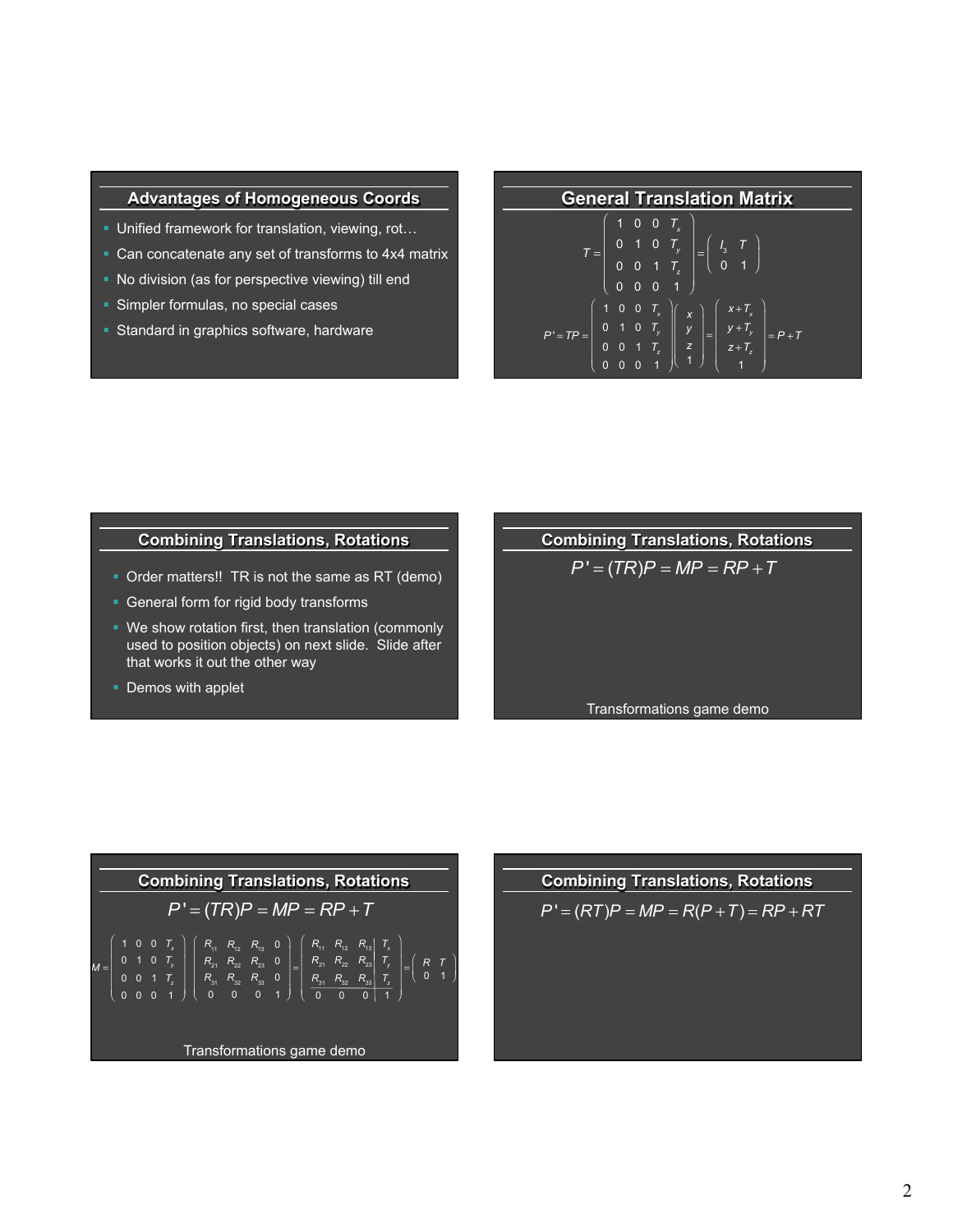

# **Foundations of Computer Graphics**

 Online Lecture 4: Transformations 2 *Transforming Normals*

Ravi Ramamoorthi

# **Outline**

- § Translation: Homogeneous Coordinates
- § *Transforming Normals*
- § Rotations revisited: coordinate frames
- **•** gluLookAt (quickly)





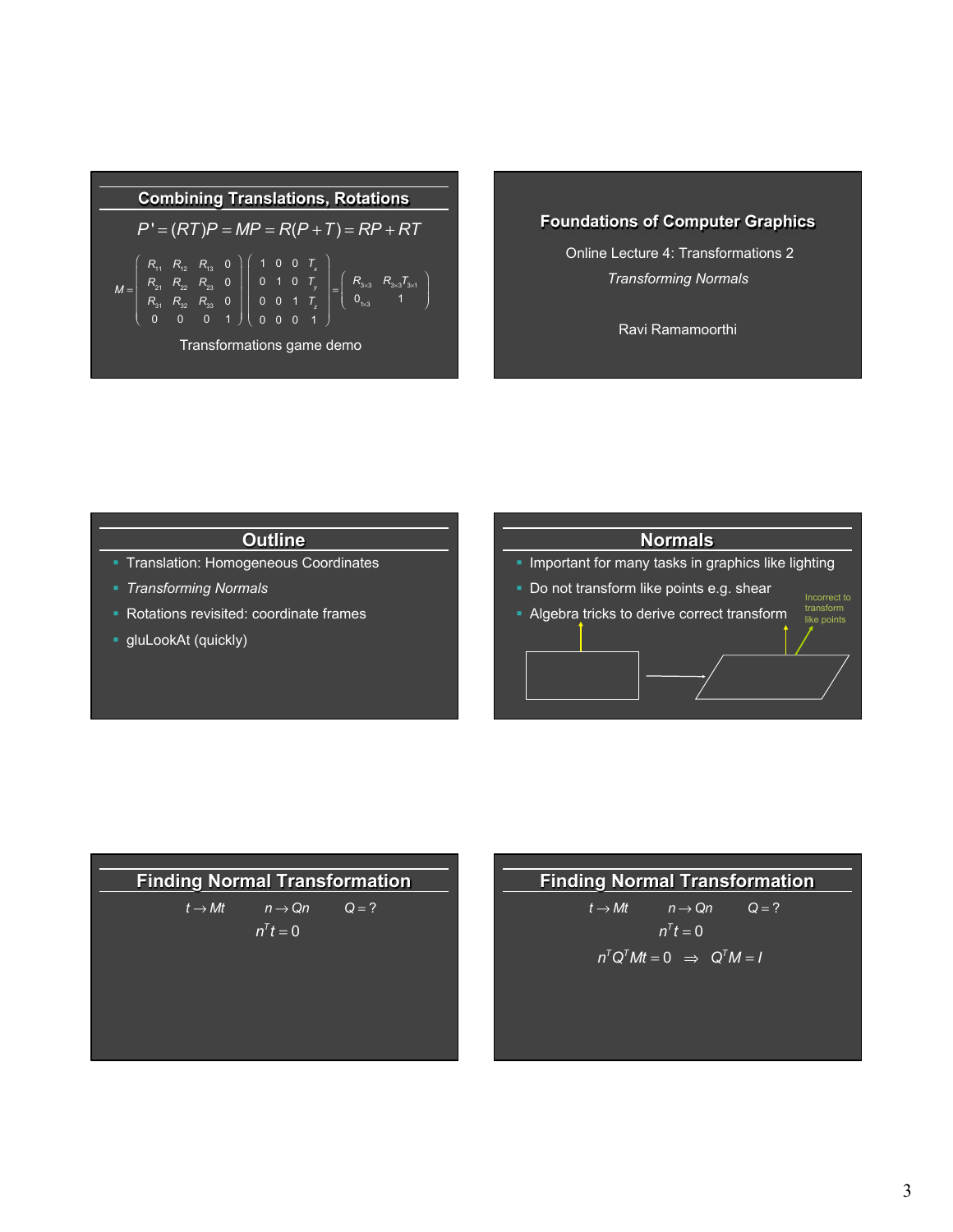# **Finding Normal Transformation**

$$
t \rightarrow Mt \qquad n \rightarrow Qn \qquad Q = ?
$$
  
\n
$$
n^{T}t = 0
$$
  
\n
$$
n^{T}Q^{T}Mt = 0 \Rightarrow Q^{T}M = I
$$
  
\n
$$
Q = (M^{-1})^{T}
$$

## **Foundations of Computer Graphics**

 Online Lecture 4: Transformations 2 *Rotations Revisited: Coordinate Frames* 

Ravi Ramamoorthi

# **Outline**

- § Translation: Homogeneous Coordinates
- § Transforming Normals
- § *Rotations revisited: coordinate frames*
- § gluLookAt (quickly)







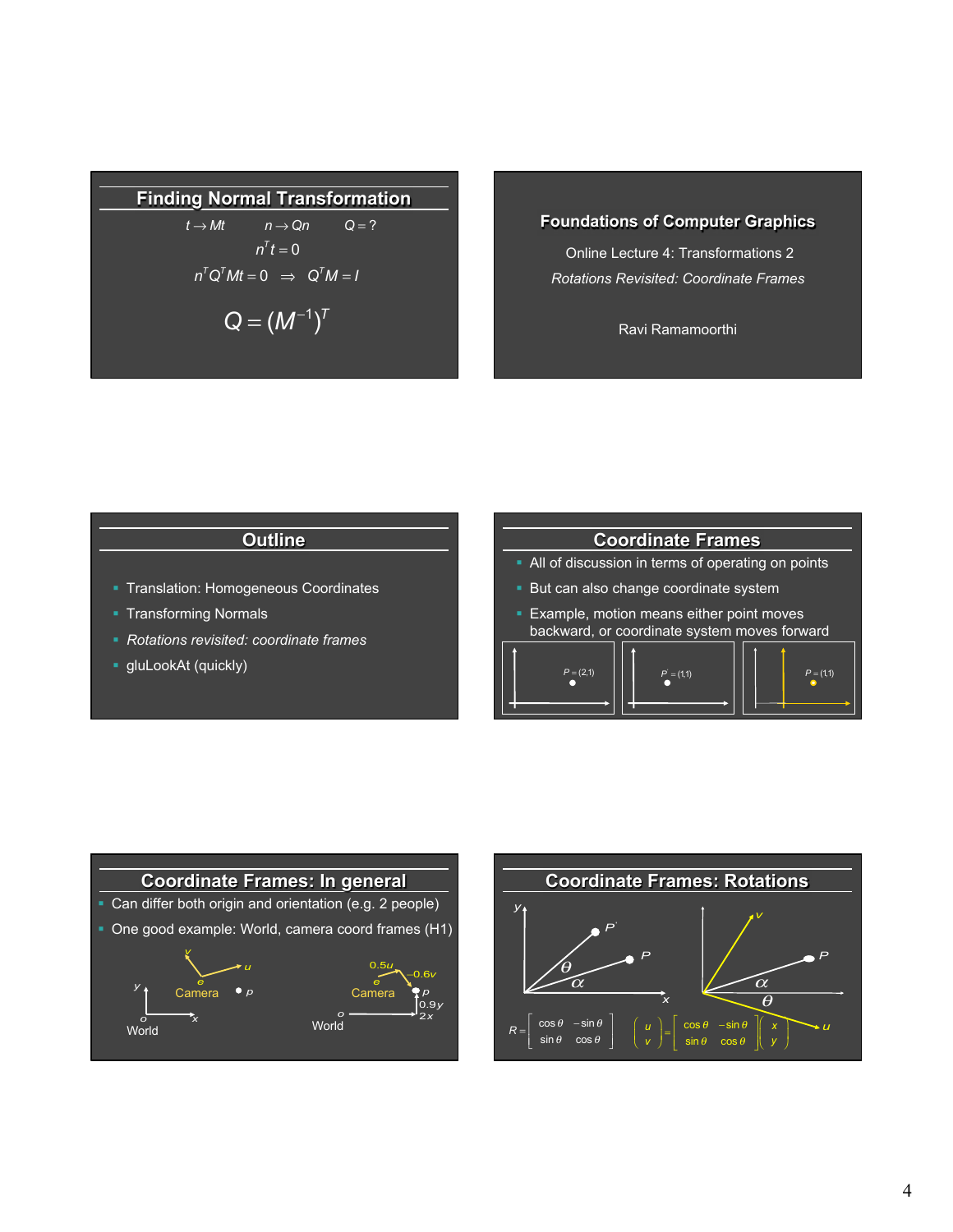#### **Geometric Interpretation 3D Rotations**

- § Rows of matrix are 3 unit vectors of new coord frame
- Can construct rotation matrix from 3 orthonormal vectors

$$
R_{uvw} = \begin{pmatrix} x_u & y_u & z_u \\ x_v & y_v & z_v \\ x_w & y_w & z_w \end{pmatrix} \quad u = x_u X + y_u Y + z_u Z
$$

# **Axis-Angle formula (summary)**

 $(b \setminus a)_{\mathit{ROT}} = (I_{3\times 3}\cos\theta - aa^T\cos\theta)b + (A^*\sin\theta)b$  $(b \rightarrow a)_{_{ROT}} = (aa^T)b$  $R(a, \theta) = I_{3\times 3} \cos \theta + aa^T (1 - \cos \theta) + A^* \sin \theta$  $R(a, \theta) = \cos \theta$ 1 0 0 0 1 0 0 0 1 ⎛ ⎝ ⎜ ⎜ ⎞ ⎠  $\left| + (1 - \cos \theta) \right|$ *x*<sup>2</sup> *xy xz xy y* <sup>2</sup> *yz xz yz z*<sup>2</sup> ⎛ ⎝  $\parallel$ ⎞ ⎠  $\left| + \sin \theta \right|$ 0 −*z y z* 0 −*x* −*y x* 0 ⎛ ⎝ ⎜ ⎜ ⎜

## **Foundations of Computer Graphics**

 Online Lecture 4: Transformations 2 *Derivation of gluLookAt*

Ravi Ramamoorthi

## **Outline**

- § Translation: Homogeneous Coordinates
- § Transforming Normals
- § Rotations revisited: coordinate frames
- § *gluLookAt (quickly)*

# **Case Study: Derive gluLookAt**

- Defines camera, fundamental to how we view images
- § gluLookAt(eyex, eyey, eyez, centerx, centery, centerz, upx, upy, upz)
- § Camera is at eye, looking at center, with the up direction being up

Up vector

- Eye
- § May be important for HW1
- § Combines many concepts discussed in lecture **Center**
- Core function in OpenGL for later assignments

## **Steps**

- § gluLookAt(eyex, eyey, eyez, centerx, centery, centerz, upx, upy, upz)
- § Camera is at eye, looking at center, with the up direction being up
- § *First, create a coordinate frame for the camera*
- Define a rotation matrix
- § Apply appropriate translation for camera (eye) location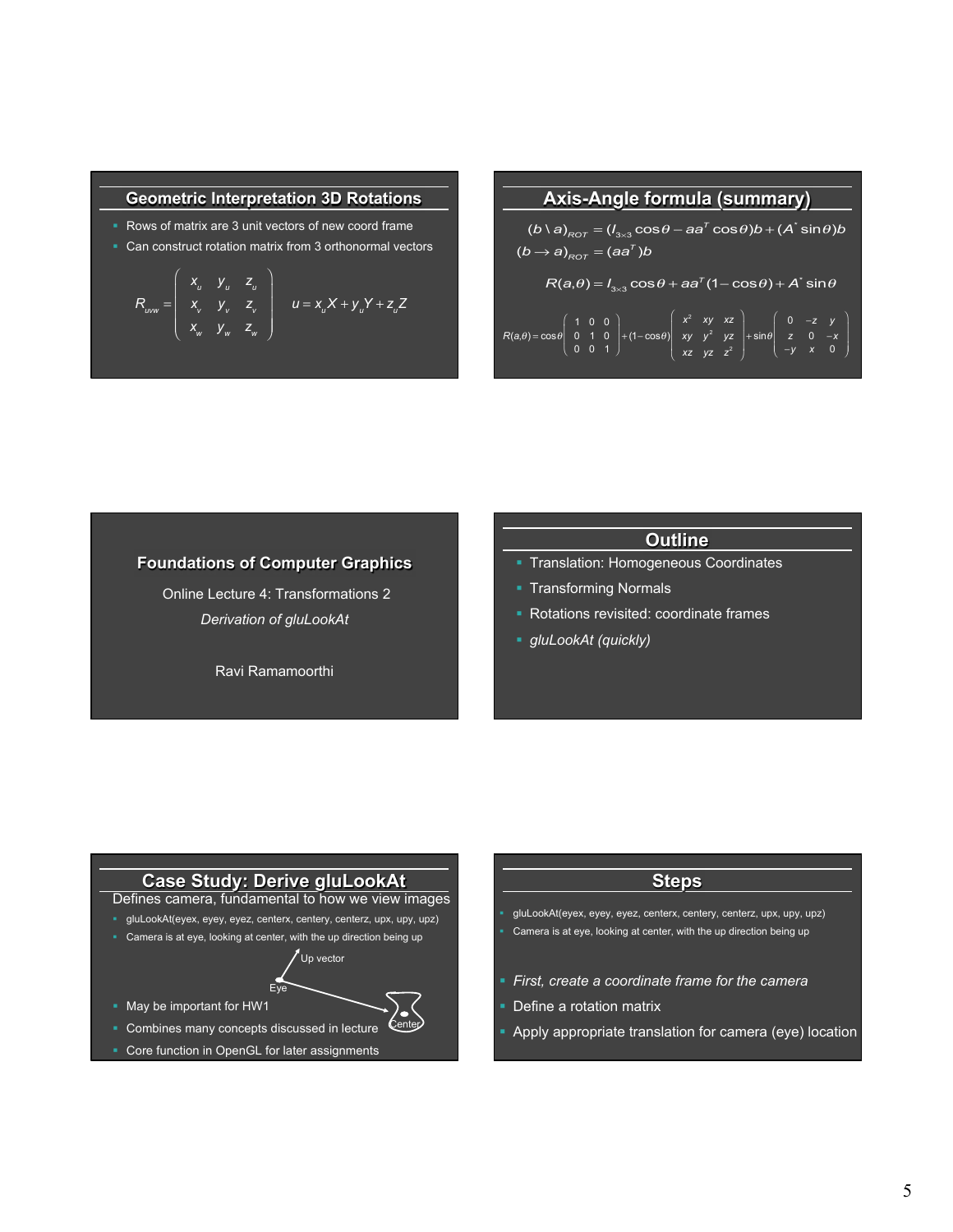



## **Steps**

- § gluLookAt(eyex, eyey, eyez, centerx, centery, centerz, upx, upy, upz)
- § Camera is at eye, looking at center, with the up direction being up
- First, create a coordinate frame for the camera
- § *Define a rotation matrix*
- § Apply appropriate translation for camera (eye) location

## **Geometric Interpretation 3D Rotations**

- § Rows of matrix are 3 unit vectors of new coord frame
- Can construct rotation matrix from 3 orthonormal vectors

$$
R_{uvw} = \begin{pmatrix} x_u & y_u & z_u \\ x_v & y_v & z_v \\ x_w & y_w & z_w \end{pmatrix} \quad u = x_u X + y_v Y + z_u Z
$$

#### **Steps**

§ gluLookAt(eyex, eyey, eyez, centerx, centery, centerz, upx, upy, upz) Camera is at eye, looking at center, with the up direction being up

- First, create a coordinate frame for the camera
- Define a rotation matrix
- § *Apply appropriate translation for camera (eye) location*

## **Translation**

- § gluLookAt(eyex, eyey, eyez, centerx, centery, centerz, upx, upy, upz)
- § Camera is at eye, looking at center, with the up direction being up
- § *Cannot* apply translation after rotation
- The translation must come first (to bring camera to origin) before the rotation is applied